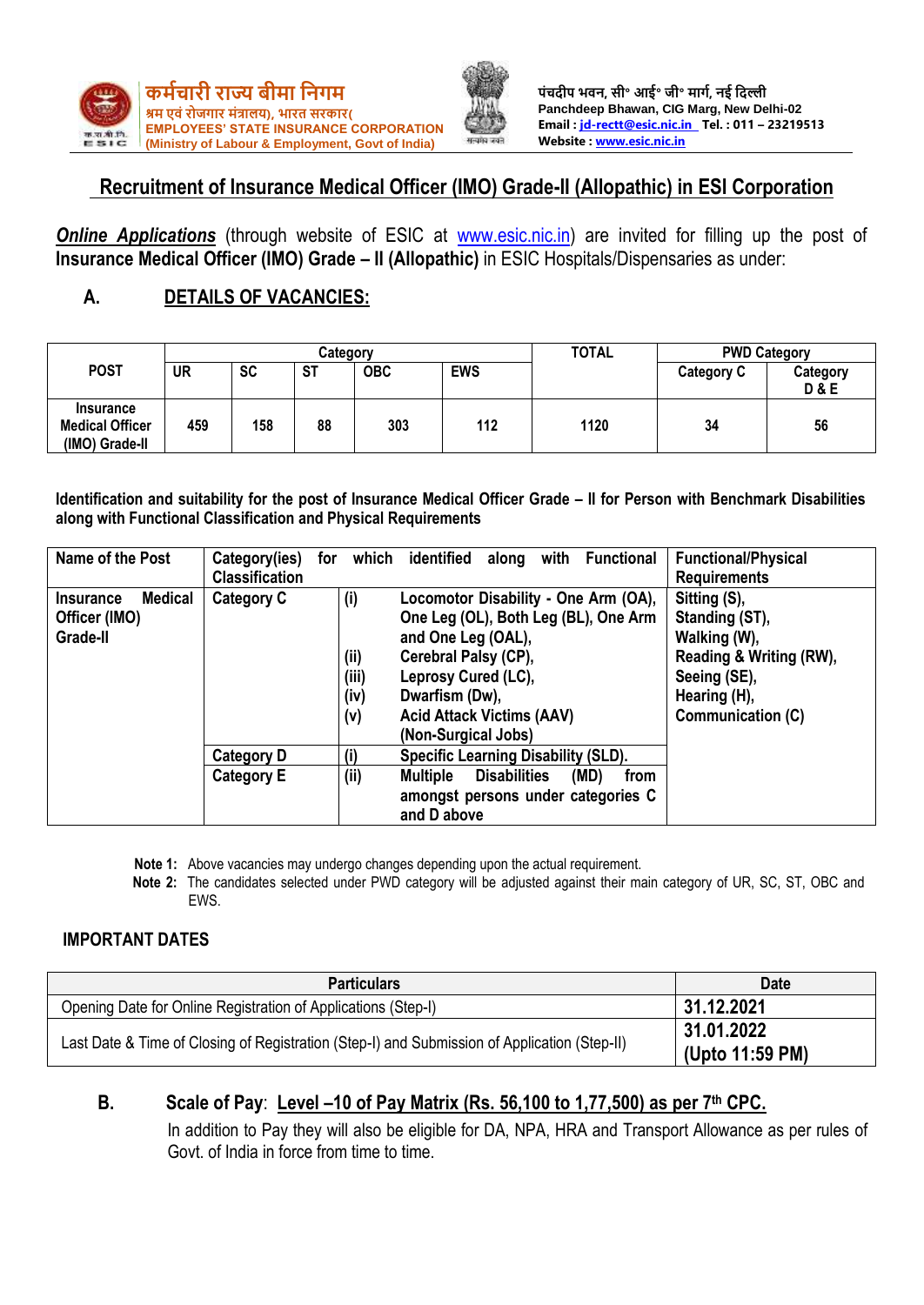**C. Age Limit**: Not exceeding **35 years** as on **31.01.2022**. Upper age limit is relaxable upto 5 years for employees of the Employees' State Insurance Corporation and Government servants in accordance with the instructions or orders issued by the Central Govt from time to time. Upper age limit is also relaxable to SC/ST/OBC/PWD/Ex-Servicemen & other categories of persons as per rules/instructions of Govt. of India.

## **D. ESSENTIAL QUALIFICATIONS**:

- **1. A recognised MBBS degree qualification included in the First Schedule or Second Schedule or Part-II of the Third Schedule (other than licentiate qualifications) to the Indian Medical Council Act, 1956 (102 of 1956). Holders of educational qualifications included in Part-II of the Third Schedule should also fulfill the conditions specified in sub-section (3) of section 13 of the Indian Medical Council Act, 1956 (102 of 1956).**
- 2. **Completion of Compulsory rotating internship. Candidates who may not have completed rotating internships shall be eligible to appear for the written examination provided that, if selected, they shall have satisfactorily completed the compulsory internship before appointment.**
- **NOTE 1: Qualifications are relaxable at the discretion of the competent authority in case of candidates otherwise well qualified.**

# **E. NATIONALITY/ CITIZENSHIP**

A candidate must be either:

- (a) a citizen of India, or
- (b) a subject of Nepal, or
- (c) a subject of Bhutan, or
- (d) a Tibetan refugee who came over to India, before the Ist January, 1962 with the intention of permanently settling in India, or
- (e) a person of Indian origin who has migrated from Pakistan, Burma, Sri Lanka, East African Countries of Kenya, Uganda, the United Republic of Tanzania (Formerly Tanganyika and Zanzibar), Zambia, Malawi, Zaire, Ethiopia and Vietnam with the intention of permanently settling in India.

Provided that a candidate belonging to categories (b), (c), (d) and (e) above shall be a person in whose favour a certificate of eligibility has been issued by the Government of India.

A candidate in whose case a certificate of eligibility is necessary may be admitted to the Examination but the offer of appointment will be given only after the necessary eligibility certificate has been issued to him by the Government of India.

# **F. (i) Amount of Application Fee:-**

| S. No. | Candidate Category                                                                     | Fee Amount |
|--------|----------------------------------------------------------------------------------------|------------|
| 01     | SC/ST/PWD/ Departmental Candidates, Female Candidates & Ex Servicemen                  | Rs. 250/-* |
|        | *This fee of Rs. 250/- shall be refunded duly deducting Bank Charges as applicable, on |            |
|        | appearing of the candidate in the Part-I Written Examination.                          |            |
| 02     | All other categories                                                                   | Rs. 500/-  |

## **(ii) Mode of payment: -**

- **(a)** ONLINE Fee Payment through Internet Banking/Debit/Credit Card/UPI etc. (as provided in the Online Application) will only be accepted.
- **(b)** Fees paid by modes other than through Online Application will **not** be accepted and the applications of such candidates will be rejected forthright and the payment made shall stand forfeited**.**
- **(c)** Detailed instructions for filling online application and ONLINE Fee Payment will be available on the website.
- **(d)** Female candidates, Departmental Candidates and candidates belonging to Scheduled Caste, Scheduled Tribe, Person with Disabilities (PWDs) and Ex-serviceman should provide the details of beneficiary account in which they would like to receive the refund viz. Beneficiary Name, Bank Name, Account Number and IFSC Code etc in the online application.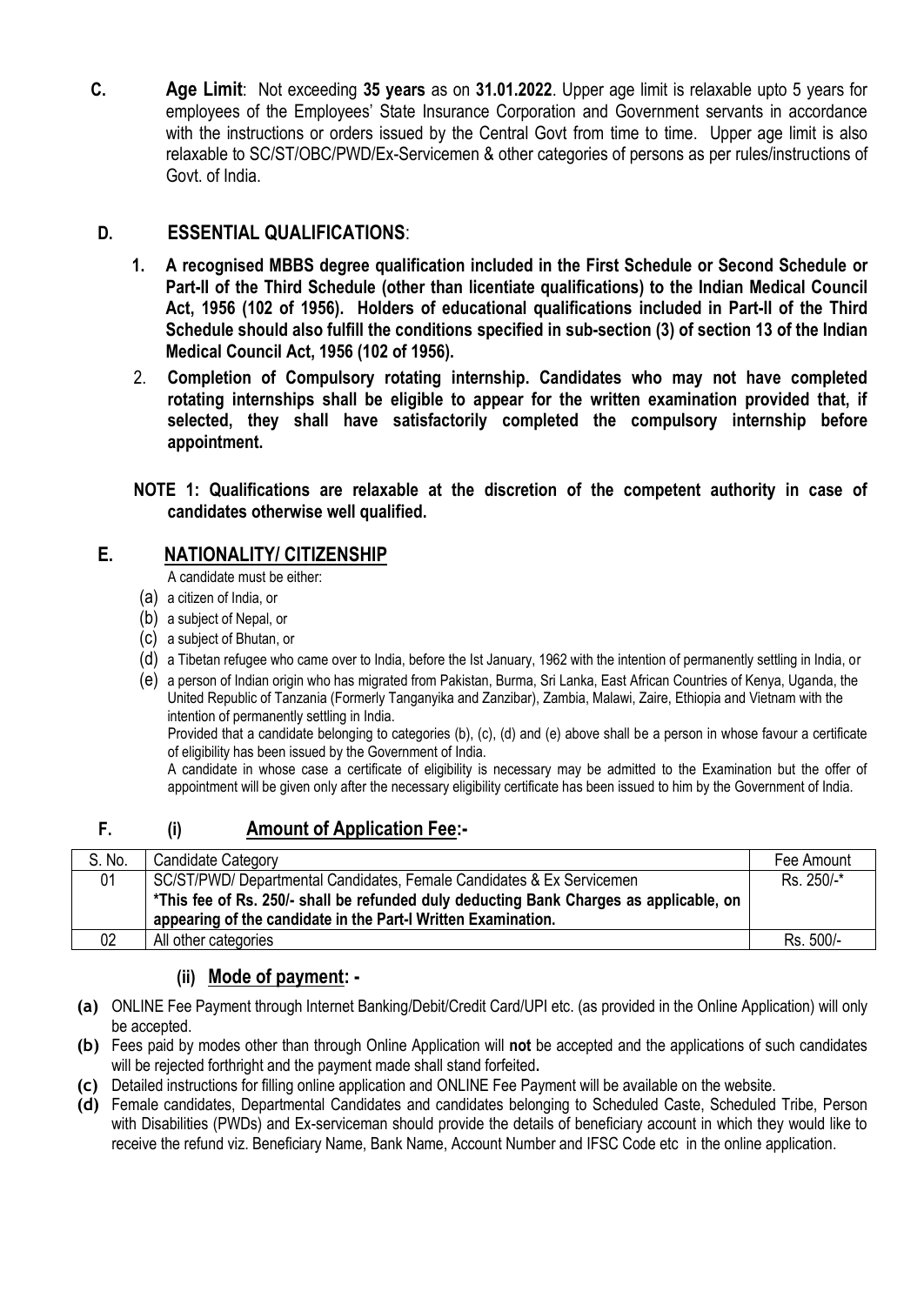# **G. HOW TO APPLY**

- 1. Candidates must apply online through the website [www.esic.nic.in.](http://www.esic.nic.in/) No other means/mode of application will be accepted. Applications received through any other mode will not be accepted and will be summarily rejected. To apply online visit our website [www.esic.nic.in,](http://www.esic.nic.in/) enter **ESIC Home Page>>Recruitment>Apply online for Recruitment to the post of IMO Gr. II (Allopathic) in ESIC – 2021.**
- **2. Detailed Instructions for filling online application will be available on the website. Candidate should read the instructions carefully before making any entry or selecting options.**
- 3. After submitting the online application, the candidates are required to take print out of the finally submitted online application and retain the same with them.
- **4. Candidates are not required to submit to ESIC either by post or by hand the printouts of their online applications or any other document. They will be required to submit printout of online application along with documents in support of their eligibility etc. at the time of interview in case they are shortlisted for Interview.**
- **5. The candidates are advised to submit only single online application. However, if somehow, he/she submits multiple online applications, then he/she must ensure that online application with the higher "Registration Number" is complete in all respects including fee. The applicants, who submit multiple online applications, should note that only the online application with higher "Registration Number" shall be entertained by the ESIC and fee paid against one "Registration Number" shall not be adjusted against any other "Registration Number".**
- **6. Application once submitted cannot be modified, hence utmost care should be taken to furnish the correct details before submitting the online application.**
- **7. Information submitted by the candidate in the online application will be treated as final and no request for change will be entertained.**
- **8.** Candidates are required to keep active their Email-ID and Mobile Number registered in online application during the currency of this recruitment process. ESIC will also send Interview Letters for interview and other communication only at the registered email ID/Mobile of candidates. Hence under no circumstances, the candidates should provide email ID to anyone**.**
- **9. Before applying online, candidate will be required to have a scanned (digital) image of his/her recent photograph and signature for uploading. The scanned photograph and signature should be in JPG/JPEG format only and maximum digital size of scanned photograph should be upto 100 kb and signature should be upto 50kb.**
- 10.Candidate should first scan their photograph and signature, ensuring that both the photograph and signature are as per the prescribed specifications. If the size of the file is more than the prescribed specifications, then adjust the settings of the scanner (or resize the image).
- 11.Candidates are advised in their own interest to apply online much before the closing date and not wait till the last date to avoid the possibility of congestion in server to log on etc.

### 12.**Before applying online, candidates should**

- **(i) Scan their Photograph (4.5cm × 3.5cm) and Signature (with black or blue ink).**
- **(ii) Signature in CAPITAL LETTERS will NOT be accepted.**
- **(iii) Keep the necessary details/documents ready to make** Online Payment **of the requisite application fee/ intimation charges.**
- **(iv) Have a valid personal email ID and mobile no., which should be kept active till the completion of this Recruitment Process. ESIC may send intimation to download call letters for the Examination etc. through the registered e-mail ID. In case a candidate does not have a valid personal e-mail ID, he/she should create his/her new e-mail ID before applying on-line and must maintain that email account and mobile number during the course of recruitment process.**

Before applying online a candidate will be required to have a scanned (digital) image of his/her photograph and signature as per the specifications given below.

Photograph Image:

- **-** Photograph must be a recent passport size color picture.
- **-** Maximum size of file should be upto 100kb.

Signature Image:

- **-** The applicant has to sign on white paper with Black or Blue Ink pen.
- **-** Maximum size of file should be upto 50kb.

Ensure that the size of the scanned image is not more than above specifications. If the size of the file is more, then adjust the settings of the scanner such as the DPI resolution, no. of colours etc., during the process of scanning.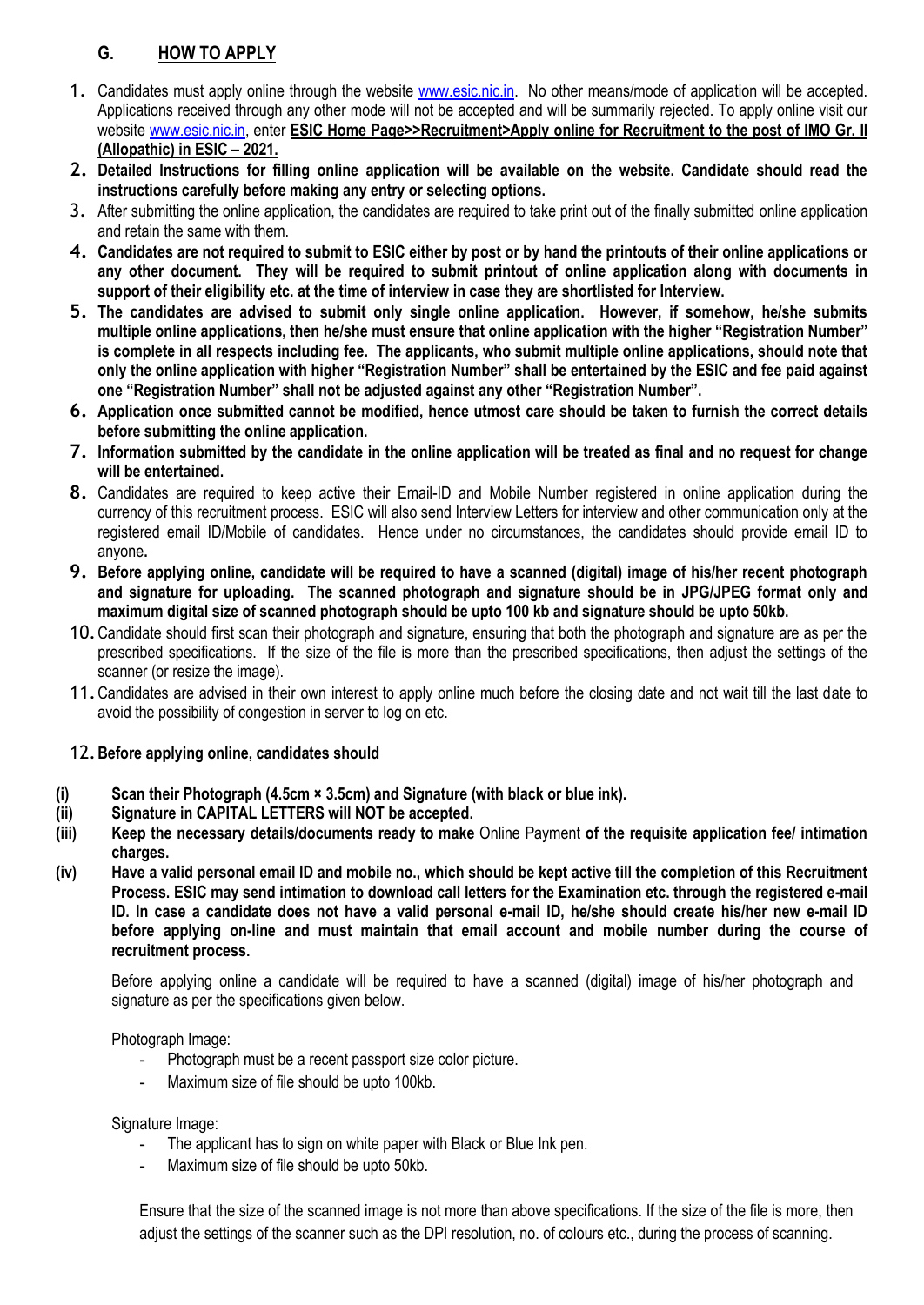### **H. (a) SCHEME OF EXAMINATION AND MODE OF SELECTION**

**The selection for the post of Insurance Medical Officer Grade – II (Allopathic) will be made on the basis of Written Examination followed by interview of eligible and successful candidates.** 

**The Examination will be conducted in two parts/stages as indicated below:**

#### **01. PART I – WRITTEN EXAMINATION**

The Written Examination (Computer Based) shall be **Objective Type Multiple Choice** (to assess professional knowledge) of total 200 Marks. The Syllabus & Scheme of Written Examination is under:

| <b>Section name</b>                                                             | <b>Syllabus</b>                       | <b>Marks per Question</b> | <b>No. of Questions</b> | <b>Total Duration</b> |
|---------------------------------------------------------------------------------|---------------------------------------|---------------------------|-------------------------|-----------------------|
| Section I:                                                                      | <b>General Medicine</b>               | 01 Mark per Question      | 80 Questions            |                       |
| <b>General Medicine &amp;</b><br>Paediatrics (100 Marks)                        | 2.<br><b>Paediatrics</b>              | 01 Mark per Question      | 20 Questions            |                       |
| Section II:                                                                     | Surgery                               | 01 Mark per Question      | 34 Questions            | 02 Hours              |
| Surgery, Gynaecology                                                            | Gynaecology & Obstetrics              | 01 Mark per Question      | 33 Questions            |                       |
| & Obstetrics &<br><b>Preventive &amp; Social</b><br><b>Medicine (100 Marks)</b> | Preventive & Social<br>3.<br>Medicine | 01 Mark per Question      | 33 Questions            |                       |
|                                                                                 | <b>Total</b>                          | 200 Marks                 | <b>200 Questions</b>    |                       |

**IMPORTANT NOTE: The detailed topic wise Syllabus of General Medicine, Paediatrics, Surgery, Gynaecology & Obstetrics and Preventive & Social Medicine is given at Annexure – A.**

**The candidates qualifying in Written Examination will be considered for shortlisting for interview on the basis of their performance in Written Examination.** The candidates will be shortlisted for interview in the following ratio:

| No. of Vacancies | No. of Candidates to be shortlisted for interview |
|------------------|---------------------------------------------------|
|                  | 05                                                |
|                  | 08                                                |
| 03 or more       | times the no. of vacancies                        |

**Note: The Qualifying Marks in Written Examination will be 45% for UR Category, 40% for OBC Category & EWS category, 35% for SC & ST and 30% for PWD Category.**

### **02. PART II – INTERVIEW – 50 MARKS.**

**The final selection will be made on the basis of performance of candidates in Paper – I (200 Marks) and Interview (50 Marks).**

### **(b) Centre of Examination:**

While applying online application, candidates must select the centre in the application form in which he/she desires to take the exam.

- 1. The examination will be conducted online in venues given in the respective admit cards.
- 2. No request for change of centre/venue/date/session for Examination shall be entertained.
- 3. ESIC, however, reserves the right to cancel any of the Examination Centres and/ or add some other Centres, at its discretion, depending upon the response, administrative feasibility, etc.
- 4. ESIC also reserves the right to allot the candidate to any centre other than the one he/she has opted for.
- 5. Candidate will appear for the examination at an Examination Centre at his/her own risks and expenses and ESIC will not be responsible for any injury or losses etc. of any nature.
- 6. **No TA/DA will be paid to any candidate including SC/ST candidates for appearing in the examinations**.
- 7. Choice of centre once exercised by candidate will be final.
- 8. If sufficient number of candidates does not opt for a particular centre for Online examination, ESIC reserves the right to allot any other centre to those candidates OR if the number of candidates is more than the capacity available for online exam for a centre, ESIC reserves the right to allot any other centre to the candidate.
- 9. The interviews of shortlisted candidates will be conducted at designated centres at the discretion of ESIC, no request for change of centre of Interview will be entertained.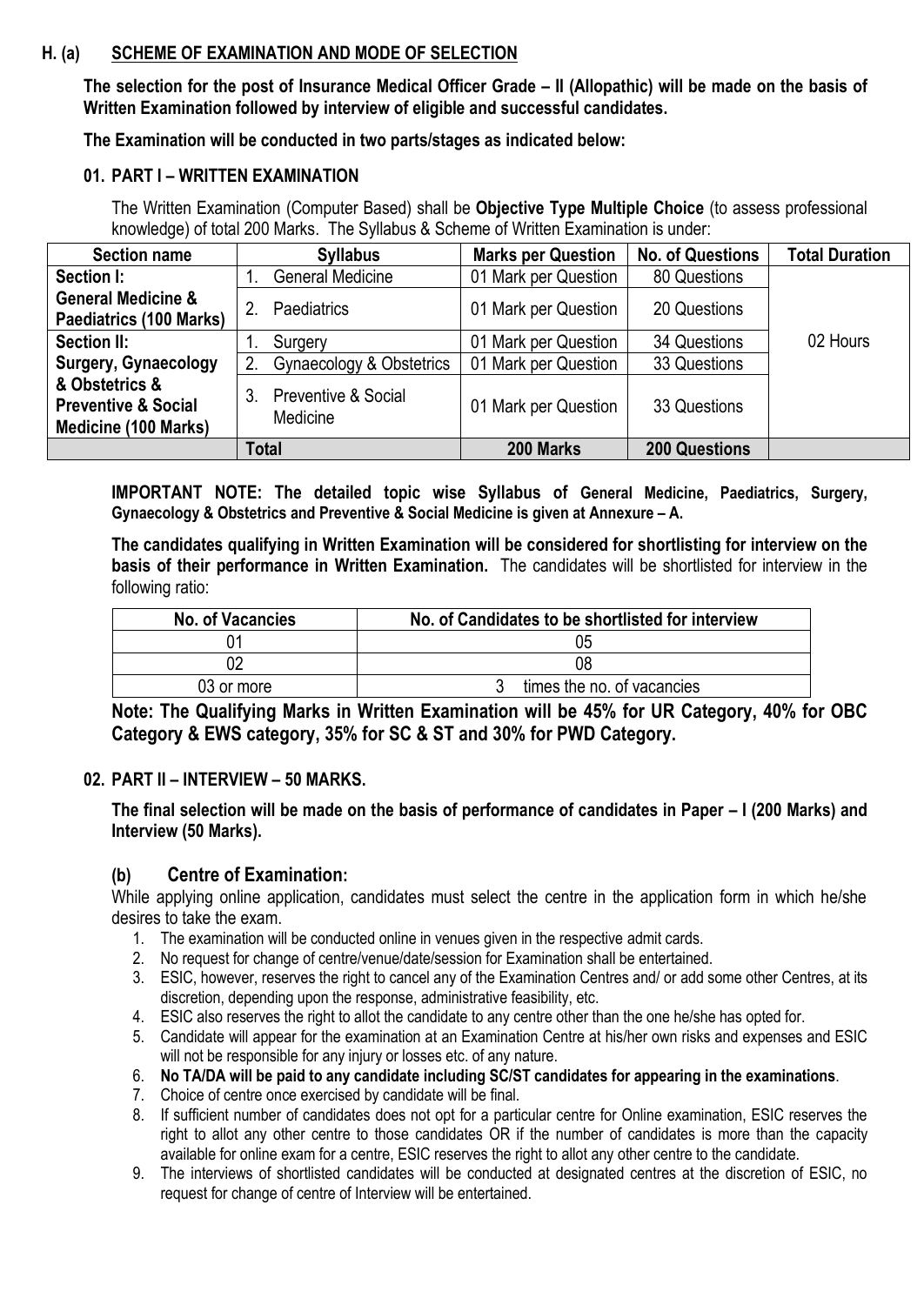# **I. IMPORTANT INSTRUCTIONS TO CANDIDATES**

| 1.  | Candidates are not required to submit to ESIC either by post or by hand the printouts of their online                                                                                 |
|-----|---------------------------------------------------------------------------------------------------------------------------------------------------------------------------------------|
|     | applications or any other document.                                                                                                                                                   |
| 2.  | The printout of online application must be retained and produced on demand.                                                                                                           |
| 3.  | Admit Card will not be sent by post. It should be downloaded by the candidates from the website.                                                                                      |
| 4.  | ESI Corporation will not undertake detailed scrutiny of online applications for eligibility and other aspects at                                                                      |
|     | the time of written examination and, therefore, the candidature is accepted only provisionally. Before                                                                                |
|     | applying, candidates are advised to go through the requirements of essential qualification, age etc.                                                                                  |
|     | and satisfy themselves that they are eligible for the post. When scrutiny is undertaken, if any claim made                                                                            |
|     | in the application is not found substantiated, the candidature will be cancelled and the decision of ESIC                                                                             |
|     | shall be final.                                                                                                                                                                       |
| 5.  | Before applying, candidates in their own interest are advised to go through the detailed instructions                                                                                 |
| 6.  | contained in this notification and will be available on the link of online application.<br>Candidates seeking reservation benefits under SC/ST/OBC /PWD/EWS category must ensure that |
|     | they are entitled to such reservation as per eligibility prescribed in the Notice and as per the                                                                                      |
|     | instructions issued by Govt. of India. They should also be in possession of the certificates in the                                                                                   |
|     | prescribed format of Govt. of India in support of their claim. Candidates claiming reservation/ age                                                                                   |
|     | relaxation under OBC Category should submit the OBC Certificate given at Annexure -"B" prescribed vide                                                                                |
|     | Govt. of India, Department of Personal and Training OM No. 36012/22/93-Estt. (SCT) dated 15.11.93 along                                                                               |
|     | with Self Declaration given at Annexure "C" failing which the benefit of reservation or age relaxation will not                                                                       |
|     | be given.                                                                                                                                                                             |
|     | Candidates claiming reservation under EWS Category should submit the EWS Certificate given at Annexure                                                                                |
|     | $-$ "D" .                                                                                                                                                                             |
|     | Candidates claiming relaxation in age under Ex-servicemen Category should submit form of undertaking as                                                                               |
|     | given at Annexure -"E".                                                                                                                                                               |
| 7.  | Information submitted by the candidate in the online application will be treated as final and no                                                                                      |
|     | request for change will be entertained.                                                                                                                                               |
| 8.  | CLOSING DATE: The Closing Date for submission of Online Application through ESIC website<br>www.esic.nic.in is 31.01.2022.                                                            |
| 9.  | The crucial date for determining the age limit, essential qualification and other criteria regarding                                                                                  |
|     | eligibility for the post shall be the closing date of submission of online application i.e. 31.01.2022.                                                                               |
| 10. | The selected candidates are liable to be posted anywhere in India.                                                                                                                    |
| 11. | Mobiles, other electronic gadgets and wireless equipments are banned within the                                                                                                       |
|     | premises of the examination centers. Their possession in switched on or switched off                                                                                                  |
|     | mode will be considered by the ESI Corporation as a manipulative practice and will                                                                                                    |
|     | invite summarily cancellation of candidature, debarment from the ESIC's examinations                                                                                                  |
|     | and/or criminal prosecution.                                                                                                                                                          |
| 12. | The Corporation may send emails to candidates regarding successful submission of on-line                                                                                              |
|     | application.                                                                                                                                                                          |
| 13. | Discrepancies in Question Paper/Answer Keys, if any, should be brought to the Notice of the                                                                                           |
|     | Corporation online within the prescribed time limit at the time of Objection Management.                                                                                              |
|     | Representations submitted thereafter or through any other mode will not be considered and will be                                                                                     |
|     | summarily rejected.                                                                                                                                                                   |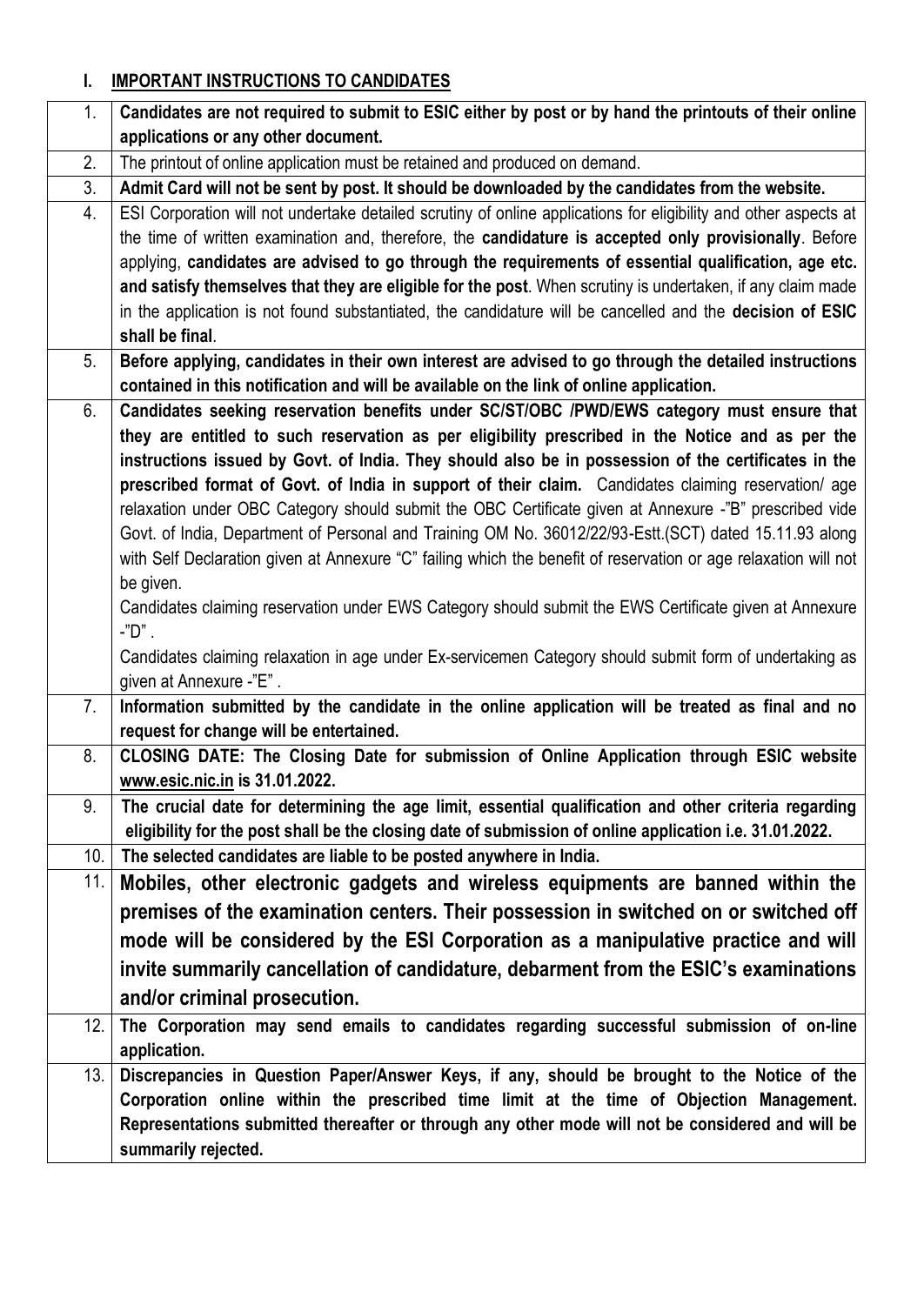## **J. ADMISSION TO THE EXAMINATION**

- 1. Admit Cards for appearing in the Written Examination indicating the time and venues of examination can be downloaded from the website of ESIC [\(www.esic.nic.in\)](http://www.esic.nic.in/). Candidates who are unable to download their Admit Cards should contact ESIC with details such as Application Number, print out of online application etc. for obtaining the Admit Cards. Failure to do so will deprive him/her of any claim for consideration.
- 2. A candidate must write his/her Roll number along with his/her name, date of birth and name of the examination while addressing any communication to the ESIC. Communication from the candidate not furnishing these particulars shall not be entertained.

#### **3. Candidates are required to follow the rules/regulations and guidelines of ESIC, Local Authorities, State Govt. and Govt. of India especially related to COVID-19 as issued from time to time.**

## **K. ACTION AGAINST CANDIDATES FOUND GUILTY OF MISCONDUCT**

Candidates are warned that they should not furnish any particulars that are false or suppress any material information while filling in the application form. If there is any inaccuracy or any discrepancy, their candidature is liable to be rejected.

**Without prejudice to criminal action/debarment from ESIC's examination wherever necessary, candidature will be summarily cancelled at any stage of the recruitment process in respect of candidates found to have indulged in any of the following: -**

- 1. In possession of **MOBILE PHONE & ACCESSORIES AND OTHER ELECTRONIC GADGETS WITHIN THE PREMISES OF THE EXAMINATION CENTRES, WHETHER IN SWITCH ON OR IN SWITCH OFF MODE AND ON PERSON OR OTHERWISE.**
- 2. Involved in malpractices.
- 3. Using unfair means in the examination hall.
- 4. Obtaining support for his / her candidature by any means.
- 5. Impersonate/ Procuring impersonation by any person.
- 6. Submitting fabricated documents or documents which have been tampered with.
- 7. Making statements which are incorrect or false or suppressing material information.
- 8. Resorting to any other irregular or improper means in connection with his/her candidature for the examination.
- 9. Misbehaving in any other manner in the examination hall with the Supervisor, Invigilator or ESIC's representatives.
- 10. Taking away the any examination material with him/her from the examination hall, or passing it on to unauthorized persons during the conduct of the examination.
- 11. Intimidating or causing bodily harm to the staff deputed by the ESIC for the conduct of examination.
- 12. To be ineligible for the Examination by not fulfilling the eligibility conditions mentioned in the Notice.
- 13. Candidature can also be cancelled at any stage of the recruitment process for any other ground which the ESIC considers to be sufficient cause for cancellation of candidature.

### **L. ESIC'S DECISION FINAL**

The decision of the ESIC in all matters relating to eligibility, acceptance or rejection of the applications, penalty for false information, mode of selection, conduct of examination(s) and interviews, allotment of examination centers, selection and posting of selected candidates will be final and binding on the candidates and no enquiry/correspondence will be entertained in this regard.

#### **Disqualification:-** No person,

(a) Who has entered into or contracted a marriage with a person having spouse living or

(b) Who, having a spouse living, has entered into or contracted a marriage with any person

Shall be eligible for appointment to the said post.

Provided that the Director General of the Employees State Insurance Corporation may if satisfied that such marriage is permissible under the personal law applicable to such person and to the other party to the marriage and that there are other grounds for so doing, exempt any person from the operation of these regulations.

**Caution**: - Canvassing in any form will be a disqualification.

#### **CLOSING DATE: The Closing Date for submission of Online Application through ESIC website [www.esic.nic.in](http://www.esic.nic.in/) is 31.01.2022.**

**The link for submission of online application will be available on ESIC website [www.esic.nic.in/recruitment](http://www.esic.nic.in/recruitment) by 31.12.2021.**

**Dated 14.12.2021**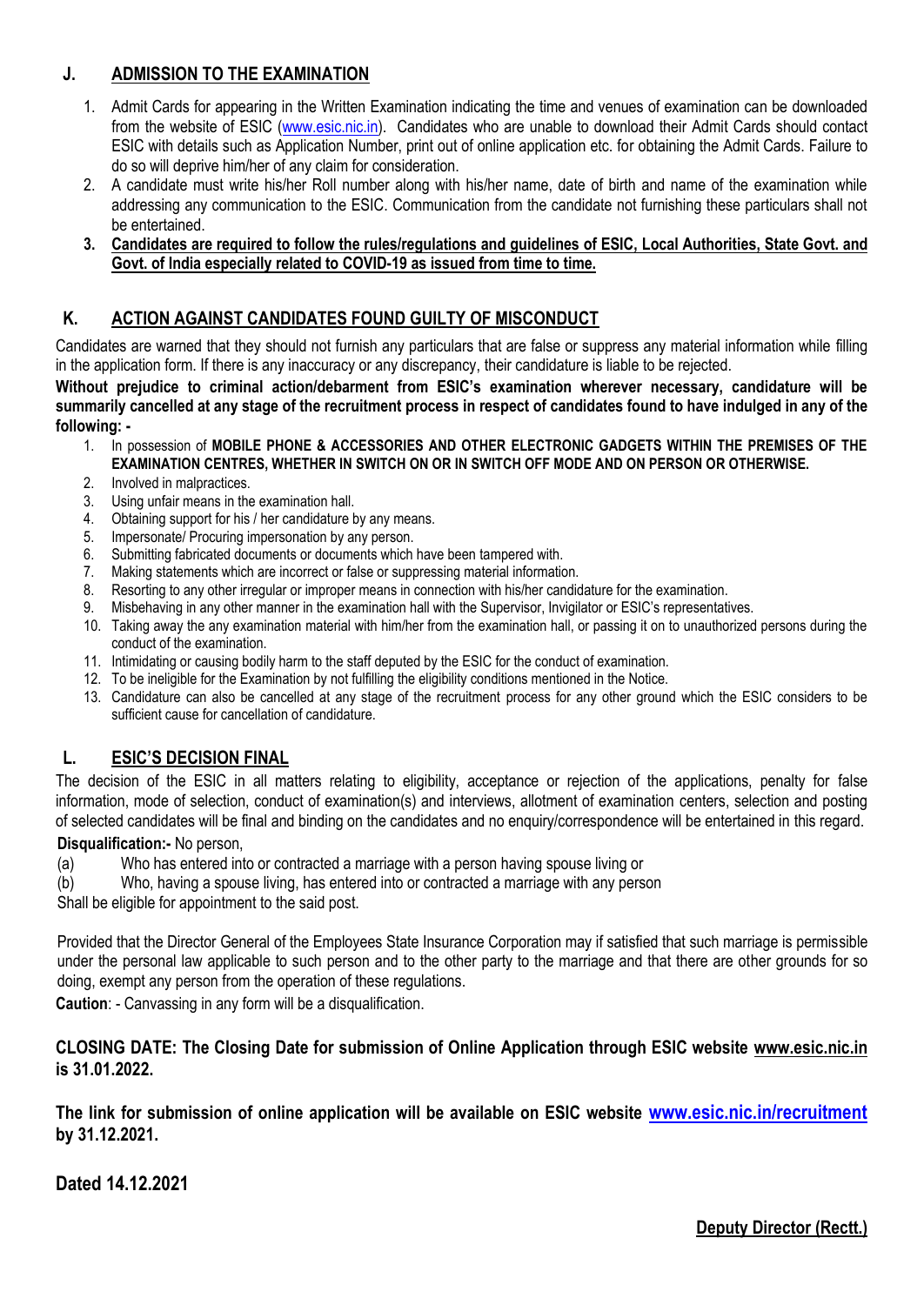# **Annexure – A**

# **DETAILED SYLLABUS OF WRITTEN EXAMINATION FOR THE POST OF IMO GR. II**

| Paper      | Total<br><b>Marks</b> | <b>Syllabus</b>                                                                | <b>No. of Questions</b>                                                                             | <b>Duration</b> |
|------------|-----------------------|--------------------------------------------------------------------------------|-----------------------------------------------------------------------------------------------------|-----------------|
| Section I  | 100                   | (a) General Medicine<br>(b) Pediatrics                                         | Total $-100$<br>(General Medicine - 80<br>Pediatrics - 20)                                          |                 |
| Section II | 100                   | (a) Surgery<br>(b) Gynecology & Obstetrics<br>(c) Preventive & Social Medicine | Total $-100$<br>$(Surgery - 34,$<br>Gynecology & Obstetrics -33<br>Preventive & Social Medicine-33) | 2 Hours         |

#### **Section I - General Medicine and Pediatrics**

#### **(a) General Medicine**

- (i) Cardiology
- (ii) Respiratory diseases (iii) Gastro-intestinal
- (iv) Genito-Urinary
- (v) Neurology
- (vi) Hematology
- (vii) Endocrinology
- (viii) Metabolic disorders
- (ix) Infections/Communicable Diseases
	- a) Virus
	- b) Rickets
		- c) Bacterial
		- d) Spirochetal
	- e) Protozoan
	- f) Metazoan
	- g) Fungus
- (x) Nutrition/Growth
- (xi) Diseases of the skin (Dermatology)
- (xii) Musculoskelatal System
- (xiii) Psychiatry
- (xiv) General
- (xv) Emergency Medicine
- (xvi) Common Poisoning
- (xvii) Snake bite
- (xviii) Tropical Medicine
- (xix) Critical Care Medicine
- (xx) Emphasis on medical procedures
- (xxi) Patho physiological basis of diseases
- (xxii) Vaccines preventable diseases and Non vaccines preventable diseases
- (xxiii) Vitamin deficiency diseases
- (xxiv) In psychiatry include Depression, psychosis, anxiety, bipolar diseases and Schizoprenia.

#### **(b) Pediatrics**

- (i) Common childhood emergencies, (ii) Basic new born care, (iii) Normal developmental milestones, (iv) Accidents and poisonings in children, (v) Birth defects and counseling including autism, (vi) Immunization in children, (vii) Recognizing children with special needs and management, and
- 
- (viii) National programmes related to child health.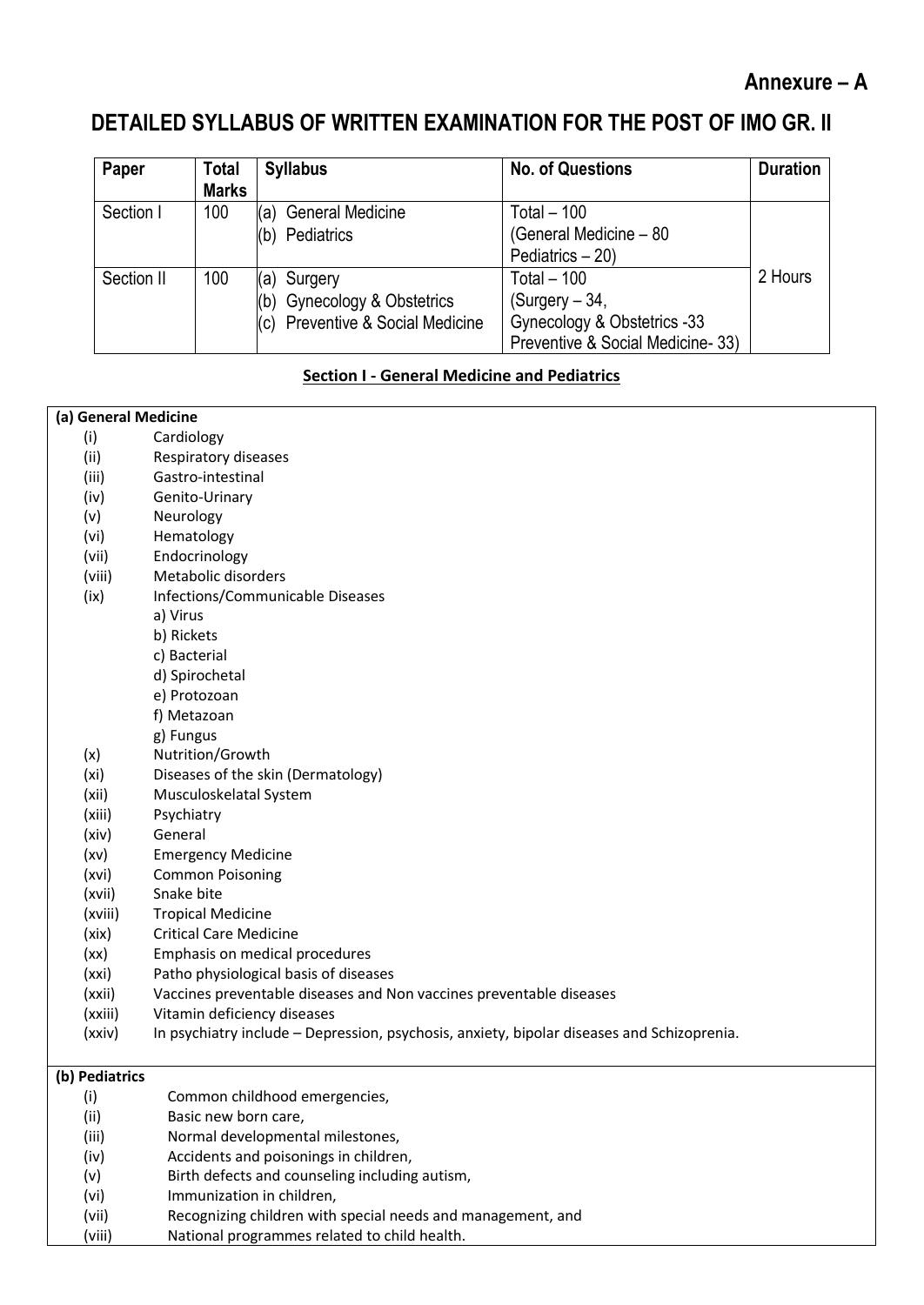| (a) Surgery           |                   |                                                                      |          |                                              |
|-----------------------|-------------------|----------------------------------------------------------------------|----------|----------------------------------------------|
|                       |                   | (Surgery including ENT, Ophthalmology, Traumatology and Orthopedics) |          |                                              |
| (I) General Surgery   |                   |                                                                      |          |                                              |
|                       | i)                | Wounds                                                               |          |                                              |
|                       | ii)               | Infections                                                           |          |                                              |
|                       | iii)              | <b>Tumours</b>                                                       |          |                                              |
|                       | iv)               | Lymphatic                                                            |          |                                              |
|                       | v)                | <b>Blood vessels</b>                                                 |          |                                              |
|                       | vi)               | Cysts/sinuses                                                        |          |                                              |
|                       | vii)              | Head and neck                                                        |          |                                              |
|                       | viii)             | <b>Breast</b>                                                        |          |                                              |
|                       | ix)               | Alimentary tract                                                     |          |                                              |
|                       |                   | a) Oesophagus                                                        |          |                                              |
|                       |                   | b) Stomach                                                           |          |                                              |
|                       |                   | c) Intestines                                                        |          |                                              |
|                       |                   | d) Anus                                                              |          |                                              |
|                       |                   | e) Developmental                                                     |          |                                              |
|                       |                   | x) Liver, Bile, Pancreas                                             |          |                                              |
|                       |                   | xi) Spleen                                                           |          |                                              |
|                       |                   | xii) Peritoneum                                                      |          |                                              |
|                       |                   | xiii) Abdominal wall                                                 |          |                                              |
|                       |                   | xiv) Abdominal injuries                                              |          |                                              |
| (11)                  |                   | <b>Urological Surgery</b>                                            |          |                                              |
| (III)                 | Neuro Surgery     |                                                                      |          |                                              |
| (IV)                  |                   | Otorhinolaryngology E.N.T.                                           |          |                                              |
| (V)                   |                   | Thoracic surgery                                                     |          |                                              |
| (VI)                  |                   | Orthopedic surgery                                                   |          |                                              |
| (VII)                 | Ophthalmology     |                                                                      |          |                                              |
| (VIII)                | Anesthesiology    |                                                                      |          |                                              |
| (IX)                  | Traumatology      |                                                                      |          |                                              |
| (X)                   |                   | Diagnosis and management of common surgical ailments                 |          |                                              |
| (XI)                  |                   | Pre-operative and post operative care of surgical patients           |          |                                              |
| (XII)                 |                   | Medicolegal and ethical issues of surgery                            |          |                                              |
| (XIII)                | Wound healing     |                                                                      |          |                                              |
| (XIV)                 |                   | Fluid and electrolyte management in surgery                          |          |                                              |
| (XV)                  |                   | Shock patho-physiology and management.                               |          |                                              |
|                       |                   | (b) GYNAECOLOGY & OBSTETRICS                                         |          | (c) PREVENTIVE SOCIAL AND COMMUNITY MEDICINE |
| (I) OBSTETRICS        |                   |                                                                      |          | Social and Community Medicine                |
| i)                    |                   | Ante-natal conditions                                                | Ш        | Concept of Health, Disease and               |
| ii)                   |                   | Intra-natal conditions                                               |          | <b>Preventive Medicine</b>                   |
| iii)                  |                   | Post-natal conditions                                                | Ш        | Health Administration and Planning           |
| iv)                   |                   | Management of normal labours or complicated labour                   | IV       | <b>General Epidemiology</b>                  |
| (II) GYNAECOLOGY      |                   |                                                                      | V        | Demography and Health Statistics             |
| i)                    |                   | Questions on applied anatomy                                         | VI       | <b>Communicable Diseases</b>                 |
| ii)                   |                   | Questions on applied physiology of menstruation and                  | VII      | <b>Environmental Health</b>                  |
| fertilization         |                   |                                                                      | VIII     | Nutrition and Health                         |
| iii)                  |                   | Questions on infections in genital tract                             | IX       | Non-communicable diseases                    |
| iv)                   |                   | Questions on neoplasma in the genital tract                          | X        | <b>Occupational Health</b>                   |
| V)                    |                   | Questions on displacement of the uterus                              | XI       | <b>Genetics and Health</b>                   |
| vi)                   |                   | Normal delivery and safe delivery practices                          | XII      | <b>International Health</b>                  |
| vii)                  |                   | High risk pregnancy and management                                   | XIII     | Medical Sociology and Health Education       |
| viii)                 | Abortions         |                                                                      | XIV      | Maternal and Child Health                    |
| ix)                   |                   | Intra Uterine growth retardation                                     | XV       | <b>National Programmes</b>                   |
| x)                    |                   | Medicolegal examination in obgy and Gynae including                  | XVI      | Management of common health                  |
| Rape.                 |                   |                                                                      | problems |                                              |
| (III) FAMILY PLANNING |                   |                                                                      | XVII     | Ability to monitor national health           |
| i)                    |                   | Conventional contraceptives                                          |          | programmes                                   |
| ii)                   |                   | U.D. and oral pills                                                  | XVIII    | Knowledge of maternal and child wellness     |
| iii)                  |                   | Operative procedure, sterilization and organization of               | XIX      | Ability to recognize, investigate, report,   |
|                       | programmes in the |                                                                      |          | plan and manage community health problems    |
|                       |                   | urban and rural surroundings                                         |          | including malnutrition and emergencies.      |
| iv)                   |                   | <b>Medical Termination of Pregnancy</b>                              |          |                                              |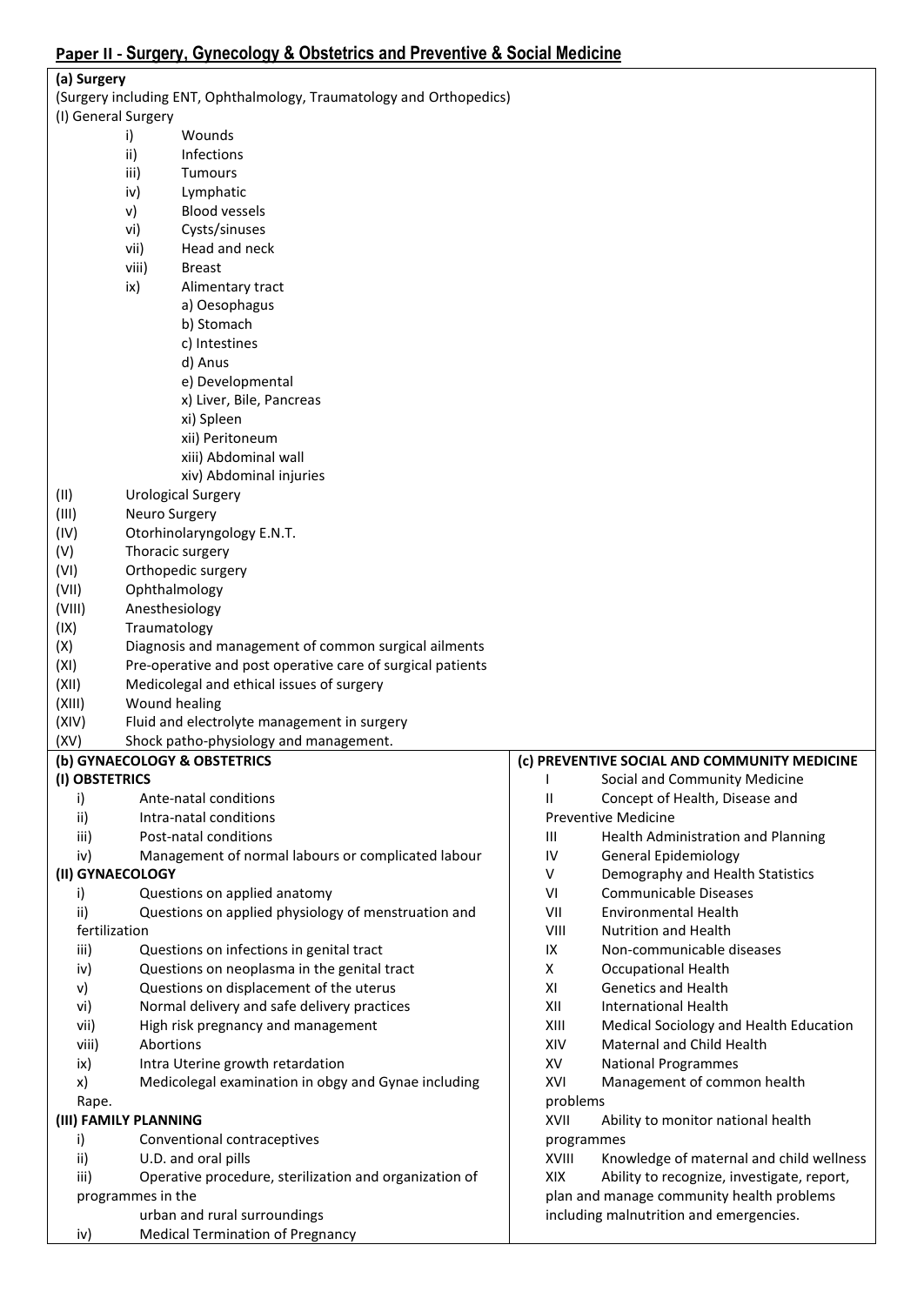# **Annexure 'B' (FORMAT OF CERTIFICATE TO BE PRODUCED BY OTHER BACKWARD CLASSES APPLYING FOR APPOINTMENT TO POSTS UNDER THE GOVERNMENT OF INDIA)**  This is to certify that Shri/Smt./Kumari **Example 2018** Son/daughter of\_\_\_\_\_\_\_\_\_\_\_\_\_\_\_\_\_\_\_\_\_\_\_\_\_\_\_\_\_\_\_\_\_ of village/town \_\_\_\_\_\_\_\_\_\_\_\_\_\_\_\_\_\_\_\_\_\_\_\_\_\_\_\_\_\_\_\_ in District/Division \_\_\_\_\_\_\_\_\_\_\_\_\_\_\_\_\_\_\_\_\_\_\_\_\_\_ in the\_\_\_\_\_\_\_\_\_\_\_\_\_\_\_\_\_\_\_\_\_\_\_\_\_\_\_\_\_\_\_State/Union Territory belongs to the **EXEC ENECT COMMUNITY** which is recognized as a backward class under the Government of India, Ministry of Social Justice and Empowerment's Resolution No.\_\_\_\_\_\_\_\_\_\_\_\_\_\_\_\_\_\_\_\_\_\_\_\_\_\_\_\_\_\_\_\_\_\_\_\_\_\_\_\_\_\_\_\_\_\_\_\_\_\_\_\_\_\_\_\_\_\_\_\_\_\_\_\_\_\_\_dated\_\_\_\_\_\_\_\_\_\_\_\_\_\*. Shri/Smt./Kumari\_\_\_\_\_\_\_\_\_\_\_\_\_\_\_\_\_\_\_\_\_\_\_\_\_\_ and/or his/her family ordinarily reside(s) in the the contract of the contract District/Division of the contract of the state/Union Territory. This is also to certify that he/she does not belong to the persons/sections (Creamy Layer) mentioned in column 3 of the Schedule to the Government of India, Department of Personnel & Training OM No. 36012/22/93-Estt. (SCT,) dated 08.09.1993\*\*. OM No. 36033/3/2004Estt. (Res) dated 9th March, 2004, O.M. No. 36033/3/2004-Estt. (Res) dated 14th October, 2008 and O.M. No. 36033/1/2013-Estt. (Res) dated 27th May, 2013\*\*. Date **Date District Magistrate/ Deputy** Commissioner etc. Seal of Office **\*- The Authority issuing the Certificate may have to mention the details of Resolution of Government of India, in which the Caste of candidate is mentioned as OBC.**   $**-$  As amended from time to time. Note: The term ordinarily reside(s) used here will have the same meaning as in section 20 of the Representation of the People Act, 1950. **List of authorities empowered to issue Caste/Tribe Certificate Certificates:** i. District Magistrate / Additional District Magistrate/ Collector/ Deputy Commissioner / Additional Deputy Commission/ Dy. Collector / 1st Class Stipendiary Magistrate / Sub-Divisional Magistrate / Extra-Assistant Commissioner/ Taluka Magistrate / Executive Magistrate. ii. Chief Presidency Magistrate / Additional Chief Presidency Magistrate / Presidency Magistrate.  $\overline{\mathbf{ii}}$ . Revenue Officers not below the rank of Tehsildar.  $iv.$  Sub-Divisional Officers of the area where the applicant and or his family normally resides. **Note-I** a. The term 'Ordinarily' used here will have the same meaning as in Section 20 of the Representation of the People Act, 1950. b. The authorities competent to issue Caste Certificate are indicated below: i. District Magistrate / Additional Magistrate / Collector / Dy. Commissioner / Additional Deputy Commissioner / Deputy Collector / Ist Class Stipendary Magistrate / Sub-Divisional Magistrate / Taluka Magistrate / Executive Magistrate / Extra Assistant Commissioner (not below the rank of 1st Class Stipendiary Magistrate). ii. Chief Presidency Magistrate /Additional Chief Presidency Magistrate/ Presidency Magistrate. iii. Revenue Officer not below the rank of Tehsildar iv. Sub-Divisional Officer of the area where the candidate and/or his family resides. **Note-II** The closing date for receipt of application will be treated as the date of reckoning for OBC status of the candidate and also, for assuming that the candidate does not fall in the creamy layer.

**Note-III** The candidate should furnish the relevant OBC Certificate in the format prescribed for Central Government jobs as per **Annexure 'B'** above issued by the competent authority on or before the Closing Date as stipulated in this Notice.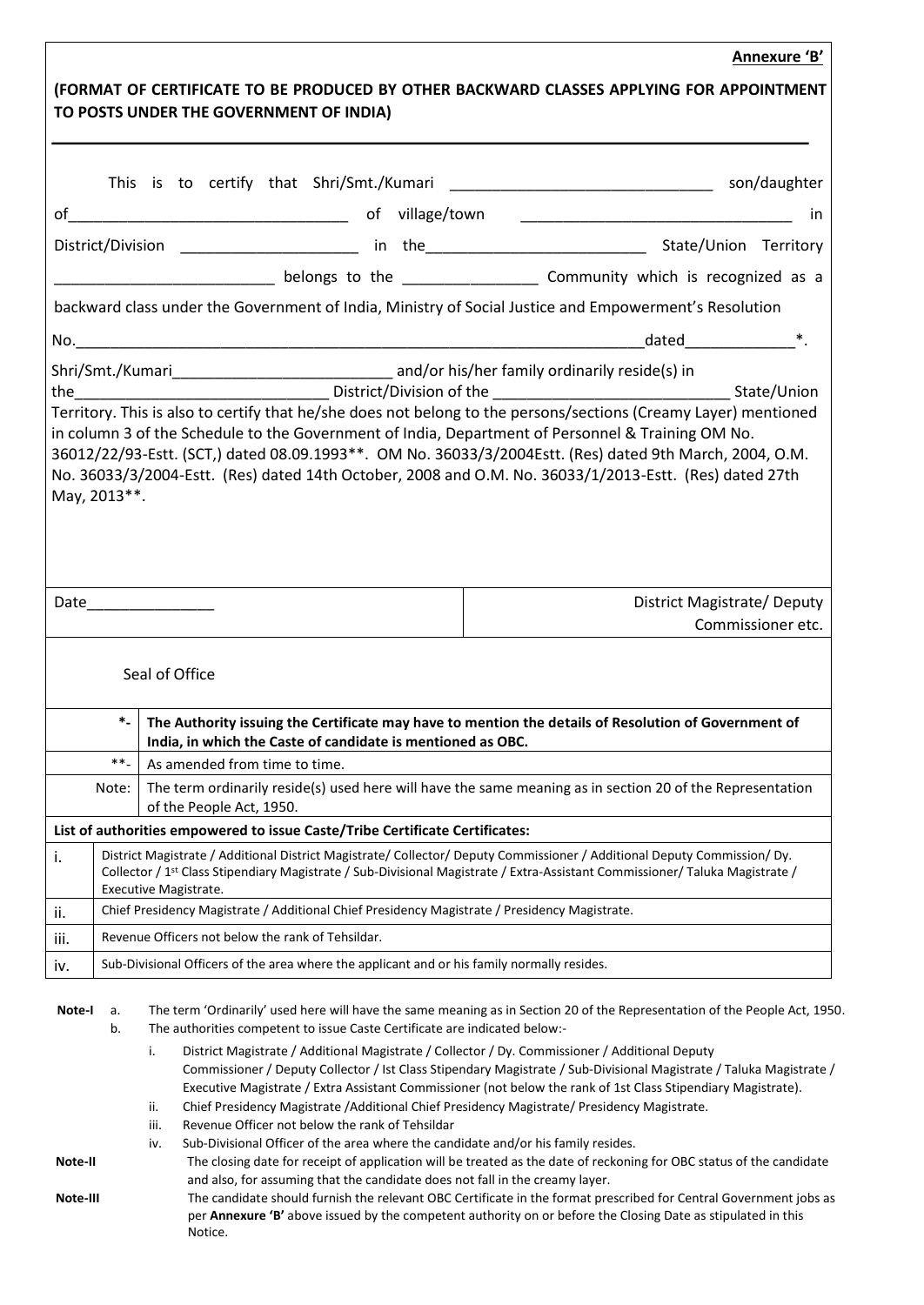## **Form of declaration to be submitted by the OBC candidate (in addition to the community certificate)**

I ………………. Son/daughter of Shri…………………….resident of village/town/city…………………. district…………………. state………………hereby declare that I belong to the………………..community which is recognized as a backward class by the Government of India for the purpose of reservation in services as per orders contained in Department of Personnel and Training Office Memorandum No 36102/22/93-Estt. (SCT) dated 8-9- 1993. It is also declared that I do not belong to persons/ sections/sections (Creamy Layer) mentioned in column 3 of the Schedule to the above referred Office Memorandum dated 8-9-1993, O.M. No. 36033/3/2004-Estt. (Res.) dated 9th March, 200, O.M. No. 36033/3/2004-Estt. (Res.) dated 14th October, 2008 and OM No. 36033/1/2013-Estt. (Res.), dated: 27<sup>th</sup> May, 2013.

| Signature: |  |
|------------|--|
| Full Name: |  |
| Address    |  |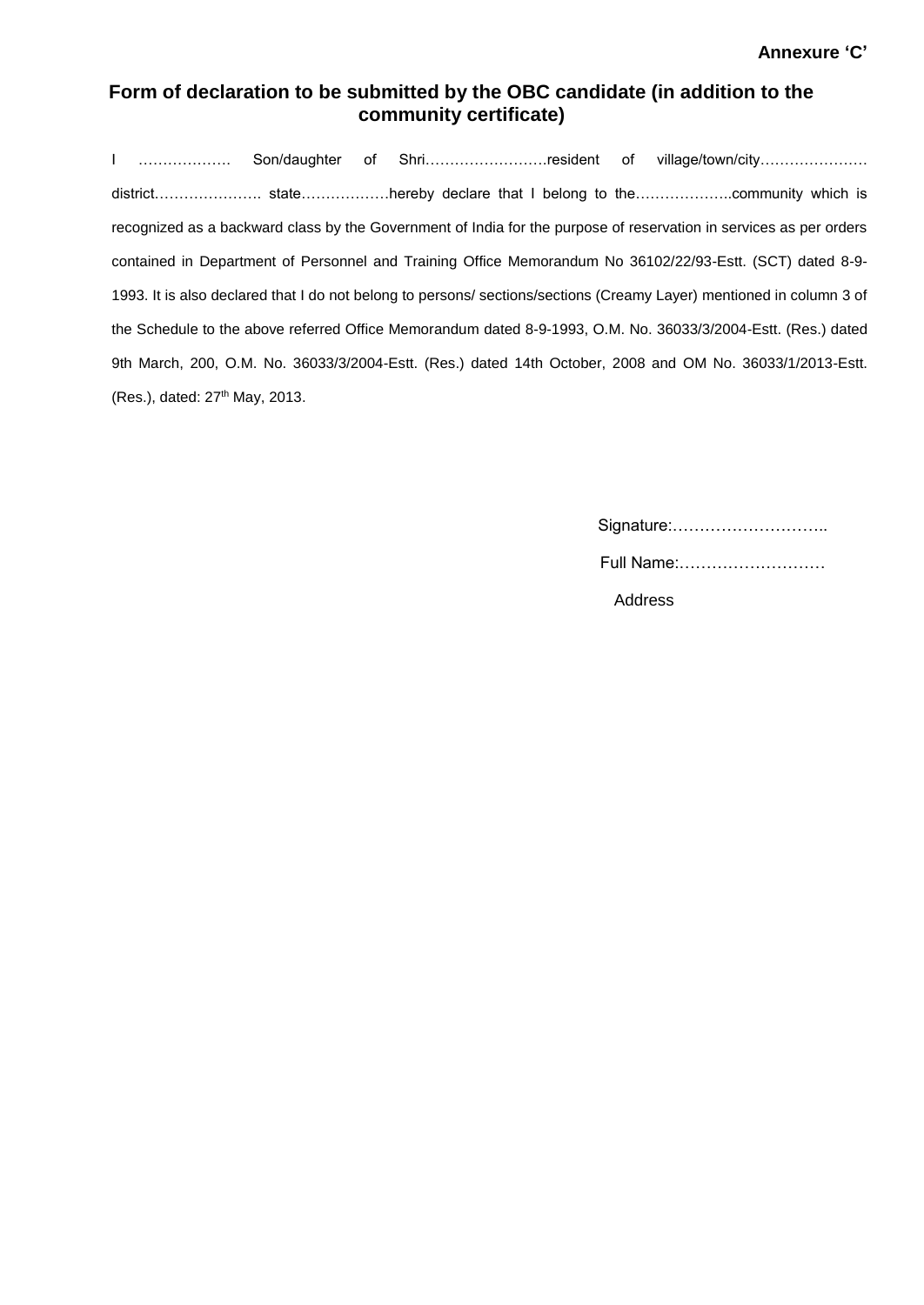#### Government of (Name & Address of the authority issuing the certificate)

## **INCOME & ASSEST CERTIFICATE TO BE PRODUCED BY ECONOMICALLY WEAKER SECTIONS**

Certificate No. Date:

## VALID FOR THE YEAR

| This is to certify that Shri/Smt./Kumari                                 |                | son/daughter/wife                                                                            |       |
|--------------------------------------------------------------------------|----------------|----------------------------------------------------------------------------------------------|-------|
| of permanent resident of _________                                       | Village/Street | Post. Office                                                                                 |       |
| District in the State/Union Territory Contains the State/Union Territory |                | Pin Code                                                                                     | whose |
|                                                                          |                | photograph is attested below belongs to Economically Weaker Sections, since the gross annual |       |
|                                                                          |                | income* of his/her family** is below Rs. 8 lakh (Rupees Eight Lakh only) for the financial   |       |
| year_                                                                    |                | . His/her family does not own or possess any of the following assets*** :                    |       |
|                                                                          |                |                                                                                              |       |

- I. 5 acres of agricultural land and above;
- II. Residential flat of 1000 sq. ft. and above;

Ill. Residential plot of 100 sq. yards and above in notified municipalities;

IV. Residential plot of 200 sq. yards and above in. areas other than the notified municipalities.

2. Shri/Smt./Kumari \_\_\_\_\_\_\_\_\_\_belongs to the caste which is not recognized as a Scheduled Caste, Scheduled Tribe and Other Backward Classes (Central List)

Signature with seal of Office\_\_\_\_\_\_\_\_\_\_\_\_\_\_\_\_\_

Name\_\_\_\_\_\_\_\_\_\_\_\_\_\_\_\_\_\_

Designation\_\_\_\_\_\_\_\_\_\_\_\_\_\_\_\_\_\_

\_\_\_\_\_\_\_\_\_\_\_\_\_\_\_\_\_\_\_\_\_\_\_\_\_\_\_\_\_\_\_\_\_\_\_\_\_\_\_\_\_\_\_\_\_\_\_\_\_\_\_\_\_\_\_\_\_\_\_\_\_\_\_\_\_\_\_\_\_\_\_\_\_\_ \*Notel: Income covered all sources i.e. salary, agriculture, business, profession, etc. \*\*Note 2:The term 'Family" for this purpose include the person, who seeks benefit of reservation, his/her parents and siblings below the age of 18 years as also his/her spouse and children below the age of I8 years \*\*\*Note 3: The property held by a "Family' in different locations or different places/cities have been clubbed while applying the land or property holding test to determine EWS status.